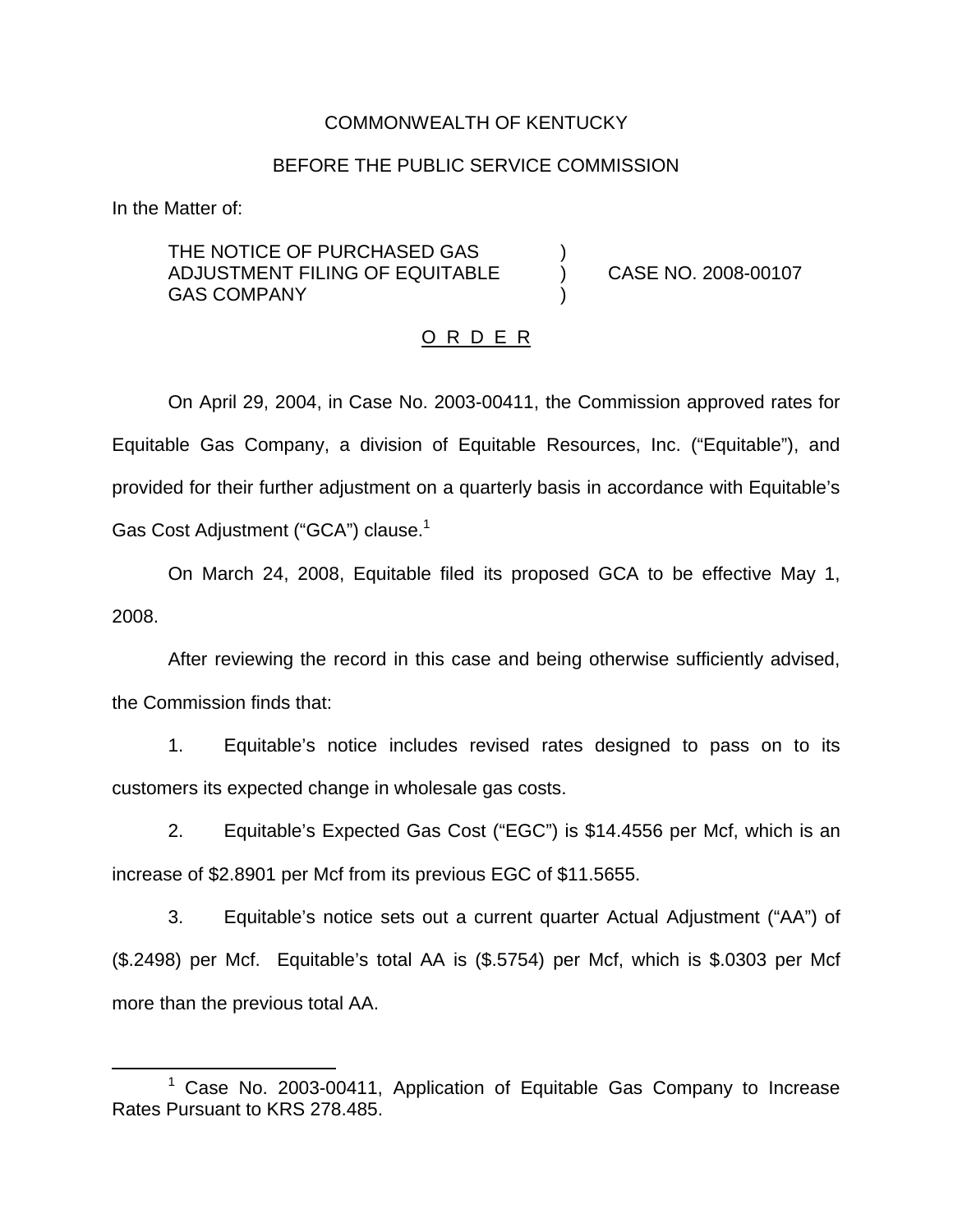4. Equitable's notice sets out a current quarter Balancing Adjustment ("BA") of (\$.0089) per Mcf. Equitable's total BA is (\$.0779) per Mcf, which is \$.0807 per Mcf less than the previous total BA.

5. Equitable's Gas Cost Recovery Rate is \$13.8023 per Mcf, which is \$2.8397 per Mcf more than its previous rate of \$10.9626.

6. The rates in the Appendix to this Order are fair, just, and reasonable, and should be approved for final meter readings by Equitable on and after May 1, 2008.

IT IS THEREFORE ORDERED that:

1. The rates in the Appendix to this Order, attached hereto and incorporated herein, are approved for final meter readings on and after May 1, 2008.

2. Within 20 days of the date of this Order, Equitable shall file with this Commission its revised tariffs setting out the rates authorized herein.

Done at Frankfort, Kentucky, this 14<sup>th</sup> day of April, 2008.

By the Commission

cutive Director